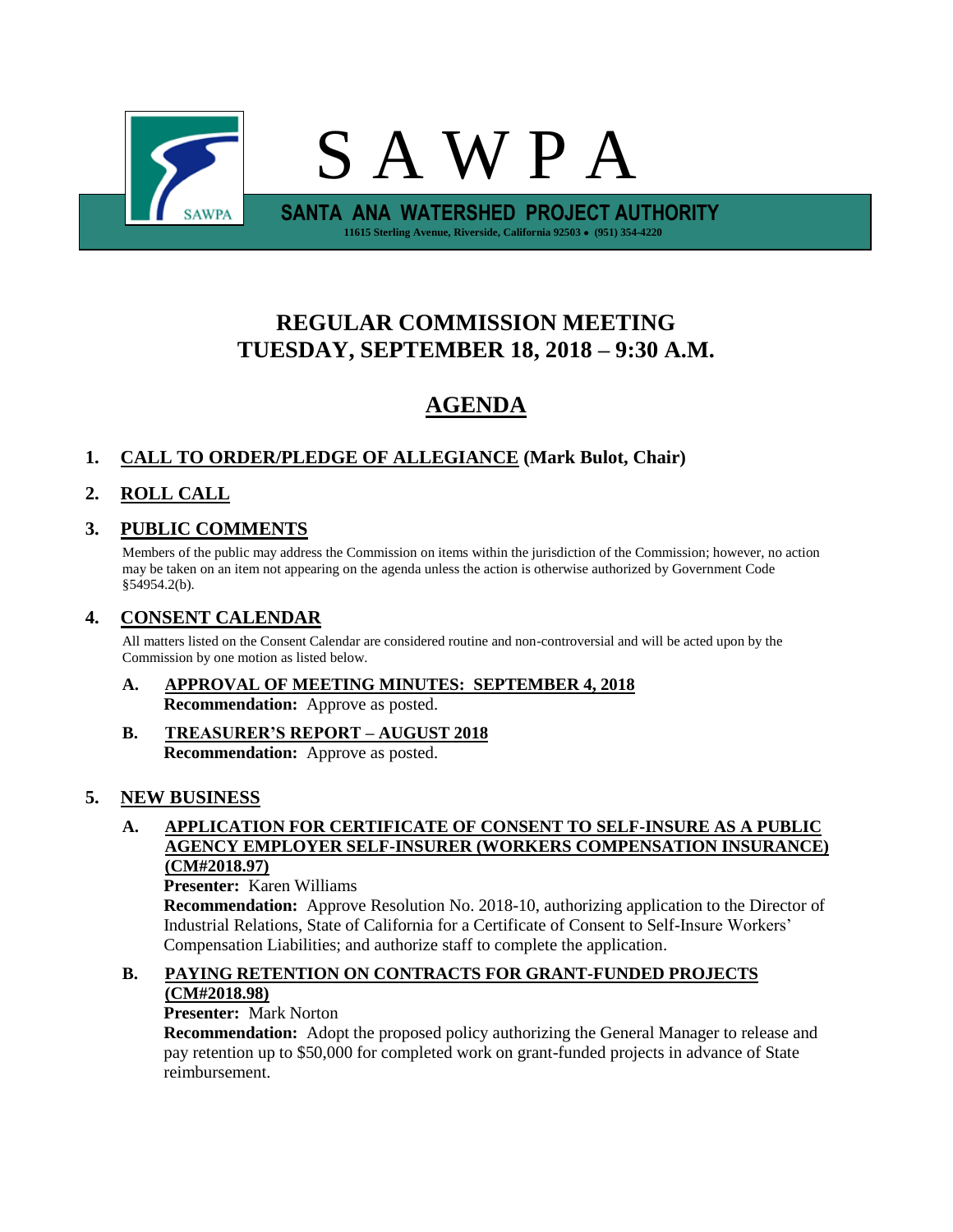SAWPA Commission Regular Meeting Agenda September 18, 2018 Page 2

### **6. INFORMATIONAL REPORTS**

**Recommendation:** Receive for information.

- **A. CASH TRANSACTIONS REPORT – JULY 2018 Presenter:** Karen Williams
- **B. INTER-FUND BORROWING – JULY 2018 (CM#2018.93) Presenter:** Karen Williams
- **C. PERFORMANCE INDICATORS/FINANCIAL REPORTING – JULY 2018 (CM#2018.94) Presenter:** Karen Williams
- **D. BUDGET VS ACTUAL VARIANCE REPORT – FYE 2018 FOURTH QUARTER - ENDING JUNE 30, 2018 (CM#2018.95) Presenter:** Karen Williams

#### **E. FINANCIAL REPORT FOR THE FOURTH QUARTER ENDING JUNE 30, 2018**

- Inland Empire Brine Line
- SAWPA
- **Presenter:** Karen Williams
- **F. FOURTH QUARTER FYE 2018 EXPENSE REPORTS**
	- General Manager
	- Staff

**Presenter:** Karen Williams

**G. INLAND EMPIRE BRINE LINE REACH V TEMESCAL CANYON ROAD WIDENING PROJECT (CM#2018.96) Presenter:** David Ruhl

#### **H. GENERAL MANAGER REPORT**

#### **I. SAWPA GENERAL MANAGERS MEETING NOTES**

• September 11, 2018

### **J. STATE LEGISLATIVE REPORT**

- 2017-2018 Legislative Session
- September 2018 Status Report
- **Presenter:** Rich Haller

### **K. CHAIR'S COMMENTS/REPORT**

#### **L. COMMISSIONERS' COMMENTS**

#### **M. COMMISSIONERS' REQUEST FOR FUTURE AGENDA ITEMS**